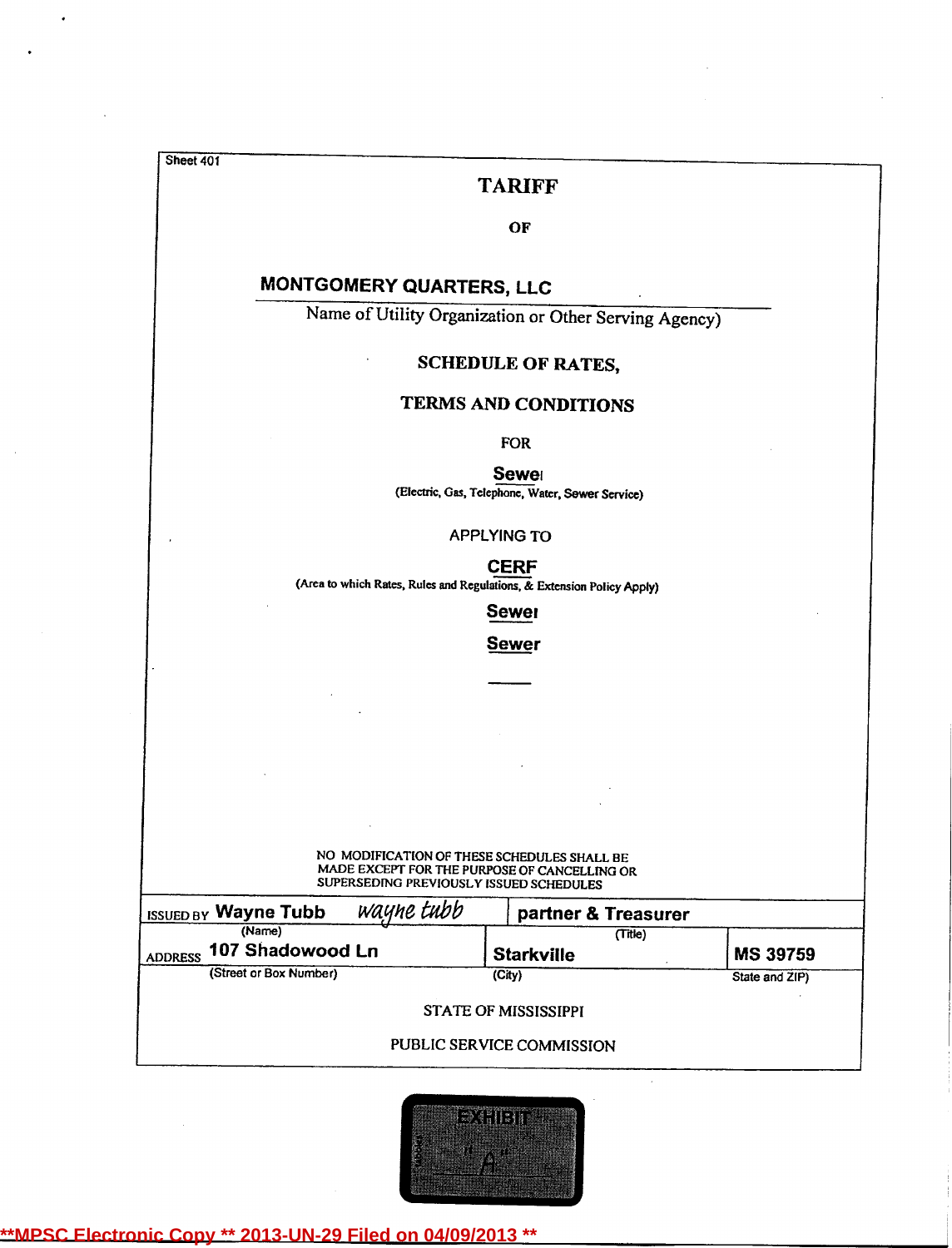| Sheet 402<br><b>Montgomery Quarters, LLC</b> |                                                                                                  |                                           | <b>STATE OF MISSISSIPPI</b>                       | PUBLIC SERVICE COMMISSION  |
|----------------------------------------------|--------------------------------------------------------------------------------------------------|-------------------------------------------|---------------------------------------------------|----------------------------|
|                                              | (Name of Utility Organization or Other Service Agency)<br>Certuificated Area in Oktibbeha County |                                           | <b>INDEX TO TARIFF</b><br>DATE ISSUED             |                            |
|                                              | (Area to which rates, Rules, and Regulations, & Extension Policy Apply)                          |                                           | SHEET $1$ of $1$                                  | <b>SHEETS</b>              |
| <b>TYPE SERVICE</b>                          | <b>CLASS OF SERVICE</b>                                                                          |                                           |                                                   | SCHEDULES / SECTION NUMBER |
| <b>Sewer</b>                                 | <b>Residential</b>                                                                               |                                           |                                                   |                            |
| <b>Sewer</b>                                 | <b>Service Rules &amp; Regulations</b>                                                           |                                           | Ħ                                                 |                            |
| $\cdots$                                     |                                                                                                  |                                           |                                                   |                            |
|                                              |                                                                                                  |                                           |                                                   |                            |
|                                              |                                                                                                  |                                           |                                                   |                            |
|                                              |                                                                                                  |                                           |                                                   |                            |
|                                              |                                                                                                  |                                           |                                                   |                            |
|                                              |                                                                                                  |                                           |                                                   |                            |
|                                              |                                                                                                  |                                           |                                                   |                            |
|                                              |                                                                                                  |                                           |                                                   |                            |
|                                              |                                                                                                  |                                           |                                                   |                            |
|                                              |                                                                                                  |                                           |                                                   |                            |
|                                              |                                                                                                  |                                           |                                                   |                            |
|                                              |                                                                                                  |                                           |                                                   |                            |
|                                              |                                                                                                  |                                           |                                                   |                            |
|                                              |                                                                                                  |                                           |                                                   |                            |
|                                              |                                                                                                  |                                           |                                                   |                            |
|                                              |                                                                                                  |                                           |                                                   |                            |
| <b>ISSUED BY: Wayne Tubb</b>                 | (NAME)                                                                                           | <b>Partner &amp; Treasurer</b><br>(TITLE) | 107 Shadowood Ln<br><b>Starkville</b><br>MS 39759 | (ADDRESS)                  |

 $\mathcal{L}^{\text{max}}_{\text{max}}$  and  $\mathcal{L}^{\text{max}}_{\text{max}}$ 

**\*\*MPSC Electronic Copy \*\* 2013-UN-29 Filed on 04/09/2013 \*\***

 $\mathcal{L}$ 

 $\ddot{\phantom{1}}$ 

 $\mathcal{A}^{\mathcal{A}}$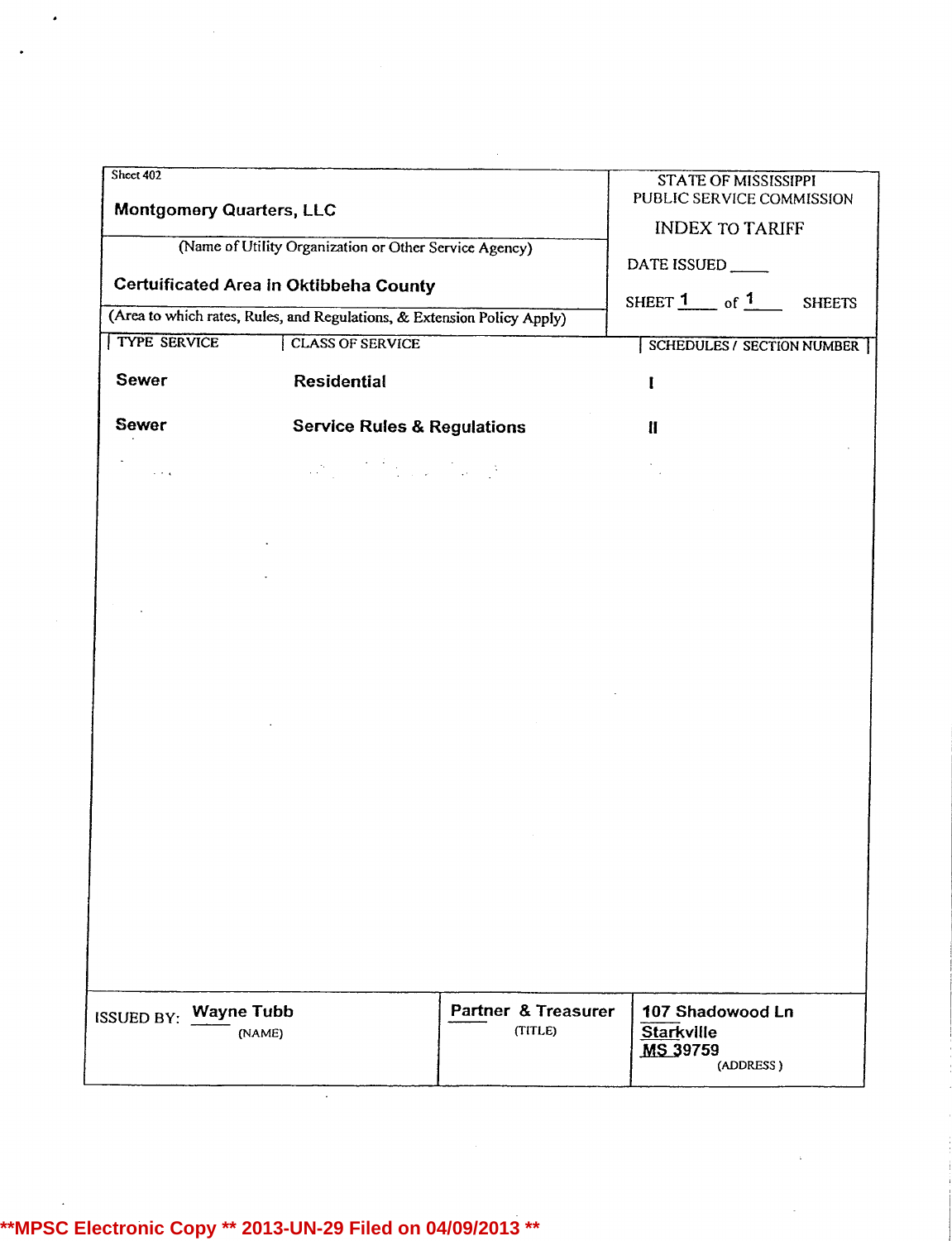| Sheet 403                                                                                                                                      |                                                   |                                           | <b>STATE OF MISSISSIPPI</b>                                                                                                                                                        |
|------------------------------------------------------------------------------------------------------------------------------------------------|---------------------------------------------------|-------------------------------------------|------------------------------------------------------------------------------------------------------------------------------------------------------------------------------------|
| <b>Montgomery Quarters, LLC</b>                                                                                                                |                                                   |                                           | PUBLIC SERVICE COMMISSION<br>PSC SCHEDULE NO. 1                                                                                                                                    |
| (Name of Utility Organization or Other Service Agency)                                                                                         |                                                   |                                           | DATE ISSUED                                                                                                                                                                        |
| Certificated Area in Oktibbeha County                                                                                                          |                                                   |                                           | SUPERCEDES SCHEDULE NO.                                                                                                                                                            |
|                                                                                                                                                | (Rate Area to Which Rate is Applicable)           |                                           | ISSUED ON                                                                                                                                                                          |
|                                                                                                                                                |                                                   |                                           | SHEET 1 of 1 SHEETS                                                                                                                                                                |
| <b>TYPE UTILITY SERVICE Sewer</b>                                                                                                              |                                                   | (Electric, Gas, Telephone, Water, Sewer)  |                                                                                                                                                                                    |
| <b>CLASS OF SERVICE Residential</b>                                                                                                            |                                                   |                                           |                                                                                                                                                                                    |
|                                                                                                                                                | (Residential, Commercial, Industrial, Rural, etc) |                                           |                                                                                                                                                                                    |
| contract period pertinent to the application of this particular rate schedule.)                                                                |                                                   |                                           | (The space below is for a statement of availability, character of service, rate, minimum charge, terms of payment, special conditions, and minimum                                 |
| <b>Availability:</b>                                                                                                                           |                                                   |                                           |                                                                                                                                                                                    |
| Sewer Service is available under this RAte Schedule subject to the Service Rules and<br><b>Regulations, All Accords</b><br><b>Monthly Rate</b> |                                                   |                                           |                                                                                                                                                                                    |
| Rate                                                                                                                                           | \$15.00                                           |                                           |                                                                                                                                                                                    |
| <b>Other Rates:</b>                                                                                                                            |                                                   |                                           |                                                                                                                                                                                    |
| <b>Tap/Connection Fee</b><br><b>Cash Deposit</b><br><b>Late Fee</b><br><b>NSF Fee</b><br><b>Tenancy Change Fee</b>                             | \$350.00<br>\$00<br>\$5.00<br>\$30.00<br>\$00     |                                           |                                                                                                                                                                                    |
| <b>Reconnection Fee:</b>                                                                                                                       |                                                   |                                           |                                                                                                                                                                                    |
| are paid.                                                                                                                                      |                                                   |                                           | When it is deemed necessary by Montgomery Quarters, LLC to disconnect a customers's<br>sewage disposal service, there will be no charge to reconnect after unpaid monthly invoices |
| ISSUED BY: Wayne Tubb<br>(NAME)                                                                                                                |                                                   | <b>Partner &amp; Treasurer</b><br>(TITLE) | 107 Shadowood Ln<br><b>Starkville</b><br>MS 39759<br>(ADDRESS)                                                                                                                     |
|                                                                                                                                                |                                                   |                                           |                                                                                                                                                                                    |

 $\bullet$